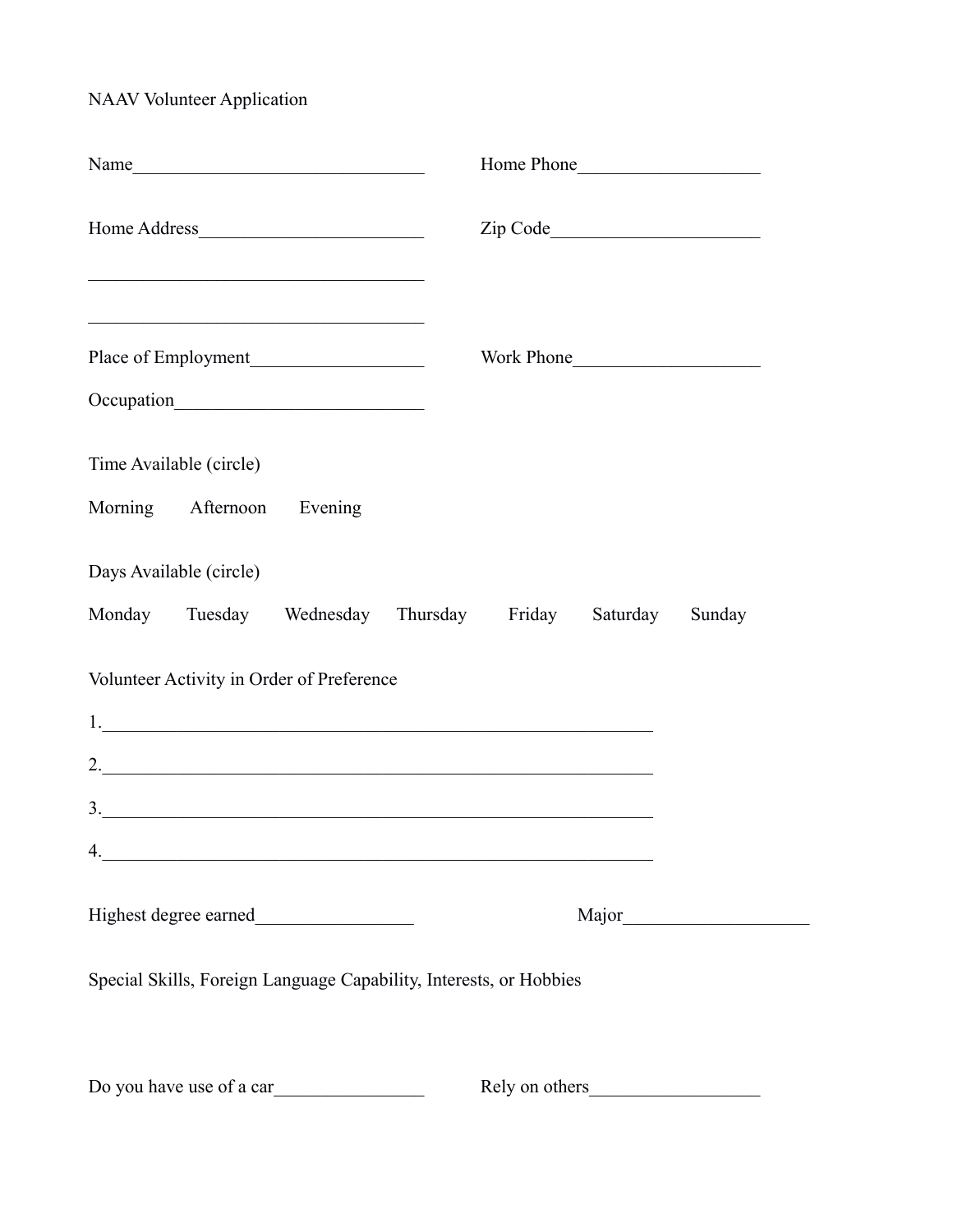| Use public transportation                                                   | Want walking distance only |  |
|-----------------------------------------------------------------------------|----------------------------|--|
| Please specify any physical or medical limitations.                         |                            |  |
| How many hours can you devote to volunteer assignment?                      |                            |  |
| __Per Week ____Per Month For How Long                                       |                            |  |
| Reason(s) for volunteering                                                  |                            |  |
| How did you hear of us?<br>__TV __Radio ___Newsletter __Newspaper ___Friend |                            |  |
| Other                                                                       |                            |  |
| Personal References (Name, Address, Phone)                                  |                            |  |
|                                                                             |                            |  |
|                                                                             |                            |  |
| 3.                                                                          |                            |  |

Emergency contacts, phone numbers, pertinent medical information that we should know, i.e., doctors phone numbers, etc.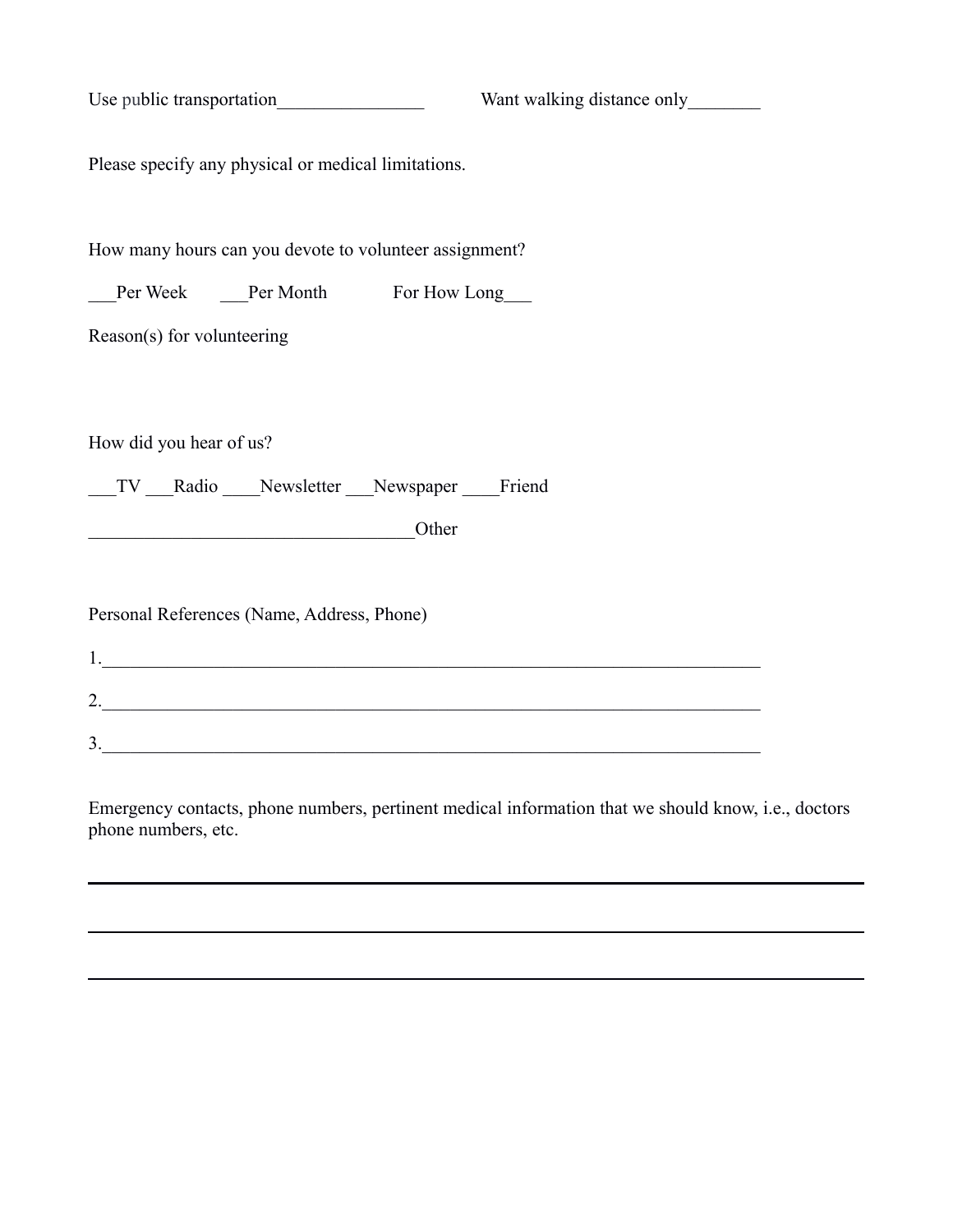**•••••••••••••••••••••••••••••••••••••••••••••••••••••••••••••••••••••••••••••••**

(FOR NAAV USE ONLY)

| Interview Completed by              | Date         |
|-------------------------------------|--------------|
| Activity Referred to                |              |
| Contact Person                      | Follow-up By |
|                                     | Comments     |
| Organization's Name, Address, Phone |              |
|                                     |              |

#### **NAAV Volunteer Survey Questionnaire**

- 1. Why are you interested in volunteering?
- 2. What personal experience have you had with a nonprofit organization?
- 3. What would you like to get from volunteering?
- 4. What do you feel you can contribute to NAAV's work?
- 5. What are your hobbies and interests?
- 6. Can you make a commitment of at least six months to volunteering?
- 7. What would you like to know about NAAV, its supporters, and volunteering itself?
- 8. How does volunteering fit in with your present life situation?

#### **Volunteer agrees to:**

I

.

- 1. Attend initial training sessions sponsored by the collaborative partners.
- 2. Attend volunteer meetings.
- 3. Perform my volunteer duties to the best of my ability.
- 4. Adhere to organization rules and procedures, including record keeping.
- 5. Meet commitments, or provide adequate notice so that alternate arrangements can be made.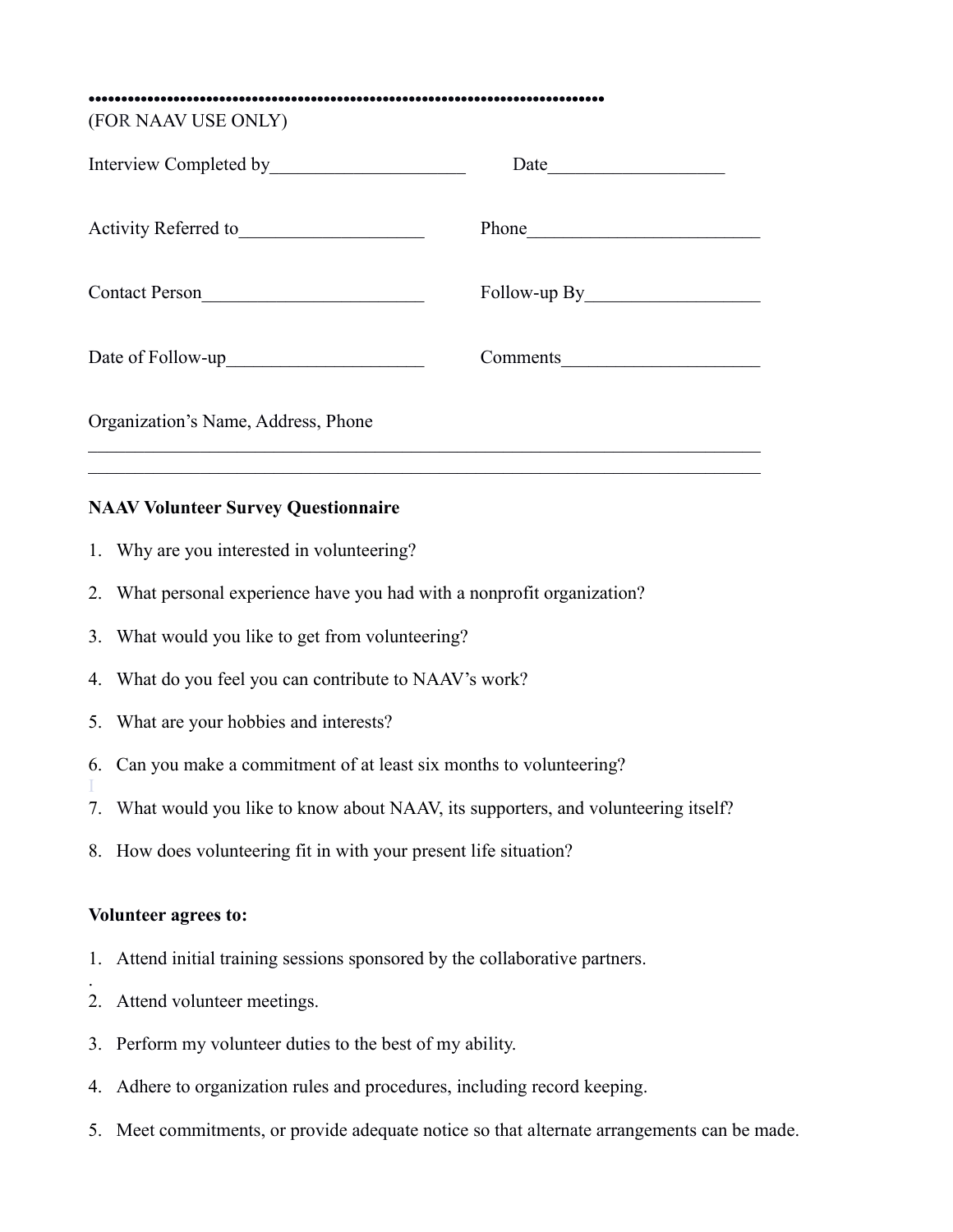6. Make a commitment to be meaningfully involved in this program, with a performance review after six months and renewal to one year after conference with the Coordinator of Volunteer Recruitment for NAAV.

Date Signed Signed

# Coordinator **of Volunteer Recruitment agrees to:**

1. Meet with volunteer in person or by telephone to make assignment(s).

2. Introduce volunteer to collaborative partners with volunteer programs and member of NAAV's volunteer staff, if possible.

3. Provide appropriate supervision and feedback if necessary.

4. Provide adequate information and assistance to collaborative partners concerning**{Constance: Are there words missing after "concerning"?}**

5. NAAV's volunteer selections for scheduled training and/or activities.

6. Respect the skills, dignity, and individual needs of the volunteer, and to do your best to adjust to these individual requirements.

7. Be open to any comments from the volunteer about how we might mutually better accomplish our respective tasks.

8. Treat the volunteer as a equal partner with the NAAV volunteer staff.

Date\_\_\_\_\_\_\_\_\_\_\_\_\_\_\_\_\_\_\_\_\_\_\_\_\_\_\_\_\_\_\_\_\_ Signed\_\_\_\_\_\_\_\_\_\_\_\_\_\_\_\_\_\_\_\_\_\_\_\_\_

About Us:

The National Association of American Veterans, lnc. provides emergency funds, counseling, training, employment, and housing assistance to severely wounded service members and disabled veterans and their families, particularly single parents injured in the Middle East war. NAAV is a 501 (c) (3) nonprofit organization; EIN number 68-0615923.The organization was incorporated in November 2005.

Our Mission:

NAAV is committed to assisting service members and disabled Veterans and their dependents,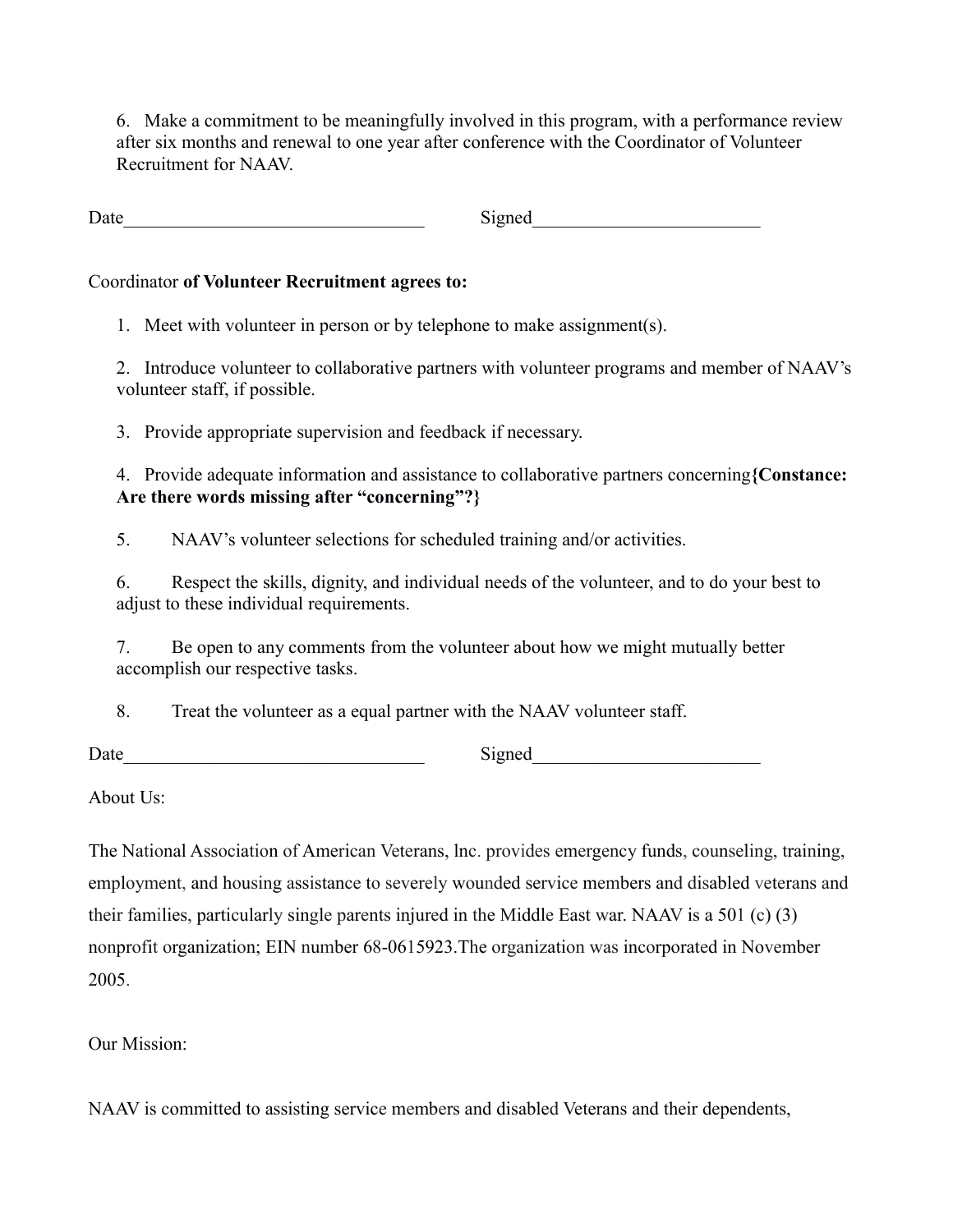particularly severely wounded warriors and single-parent service members and Veterans, by helping access their benefits; improving communication and coordination with the VA; and collaborating with the VA and other Veterans groups, health agencies, medical professional organizations, educational organizations, and the public in support of Veterans, their families, and military caregivers.

# Objective:

To serve all service members and veterans who served and are serving in the United States Armed Forces with the following:

- Assisting eligible veterans with obtaining due benefits, counseling, single parenting, and emergency assistance.
- Empowering service members and disabled veterans by giving them access to information on education, housing, medical care, and job training and career coaching.
- Serving as an advocate for veterans' rights.
- Supporting the timely processing of VA disability claims for all veterans through partnerships with other veterans' groups.

## Services:

- Emergency assistance referrals
- Counseling (anxiety, stress, post-traumatic stress disorder, bereavement, and pain management through Guided Imagery)
- Bus transportation to medical care, rehabilitation, and counseling
- Legal, housing, and employment assistance
- Medical care information, VA benefits and claims assistance
- Educational programs for service members, veterans, and their dependents

## Vision:

To serve as a comprehensive nonprofit organization that values the honorable and selfless service of our nation's service members and disabled veterans.